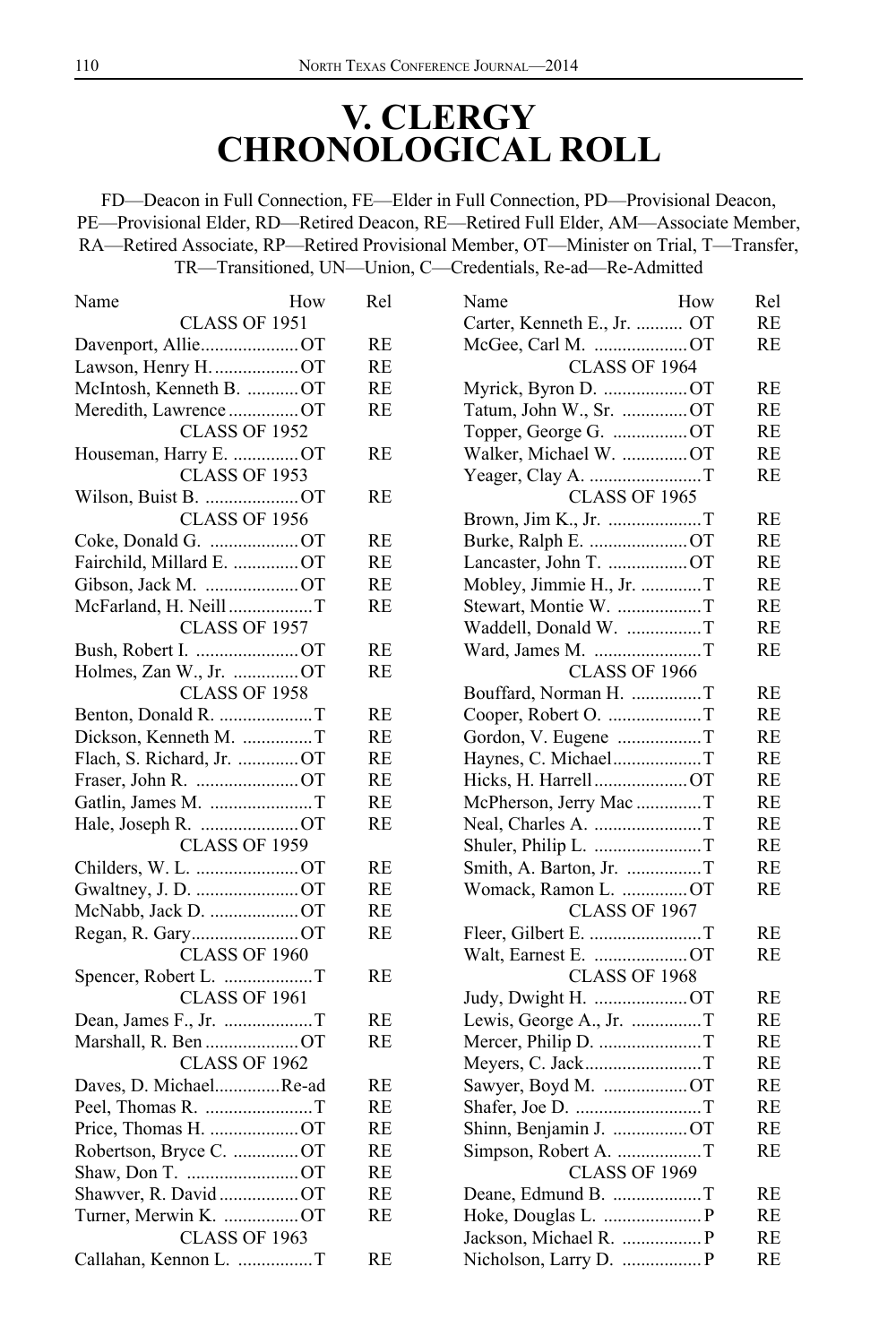| Name<br>How                  | Rel       |
|------------------------------|-----------|
| Odom, Wayne C. T             | RE        |
| Owen, Mather P. T            | RE        |
|                              | <b>RE</b> |
| Schaefer, Richard E.  P      | RE        |
| Tull, Justin W. T            | <b>RE</b> |
| <b>CLASS OF 1970</b>         |           |
|                              | RE        |
| Chappell, Wallace E. T       | RE        |
| Emerick, Craig H. T          | RE        |
|                              | FE        |
| Haney, Johnnie W.  P         | RE        |
| Hargrove, Sammy A.  P        | RE        |
|                              | RE        |
| Weaver, R. BruceT            | RE        |
| <b>CLASS OF 1971</b>         |           |
|                              | RE        |
|                              |           |
|                              | FE        |
| Smith, William B. T          | RE        |
| Underwood, Donald W.  P      | FE        |
| <b>CLASS OF 1972</b>         |           |
|                              | RE        |
| Day, Gaither L. T            | RE        |
|                              | RE        |
| Fleming, Richard L. T        | RE        |
| Renshaw, Donald F., Jr. T    | RE        |
| Wilkie, Bobby D.  P          | RE        |
| <b>CLASS OF 1973</b>         |           |
|                              | FE        |
| Guttierrez, Milton P. T      | RE        |
| Major, Jarratt A. Re-ad      | RE        |
| Matthews, J. William T       | RE        |
|                              | FE        |
|                              | FE        |
| Taylor, John EarlT           | RE        |
| <b>CLASS OF 1974</b>         |           |
|                              | RE        |
|                              |           |
|                              | RE        |
|                              | FE        |
|                              | RE        |
|                              | RE        |
| Purkey, Walter R.  P         | RE        |
| Shaddox, Billy M.  P         | FE        |
| <b>CLASS OF 1975</b>         |           |
| Bond, George D. Re-ad        | RE        |
| Bryan, William J. III.  P    | FE        |
|                              | RE        |
| Durham, Frederick, Jr. Re-ad | RE        |
| Henderson, Doyle S. T        | RE        |
| Hoke, Daniel L. T            | RE        |
|                              | RE        |
|                              | RE        |
| Milam, David E. Re-ad        | RE        |
|                              | FE        |
|                              |           |

| Name<br>How                    | Rel |
|--------------------------------|-----|
|                                | FE  |
| <b>CLASS OF 1976</b>           |     |
| Rucker, David R. T             | FE  |
| Weilage, Woodrow A.  P         | RE  |
| CLASS OF 1977                  |     |
| Beights, Cletus B. T           | RE  |
| Blackmon, David R.  P          | RE  |
|                                |     |
| Craig, W. Mark T               | RE  |
| Hildebrand, Kenneth D.  P      | FE  |
| Lartey, Kwame Odame P          | RE  |
|                                | RE  |
| Strickland, George E.  P       | RE  |
| Switzer, David K. T            | RE  |
| Utz, Fredric L. T              | RE  |
| Walker, Robert Morgan  P       | RE  |
| Whittemore, C. Patrick  P      | FE  |
|                                | FE  |
|                                | FE  |
| <b>CLASS OF 1978</b>           |     |
|                                | RE  |
|                                |     |
| Carr, David MRe-ad             | RE  |
| Guier, L. Marvin T             | FE  |
| Hasley, C. Robert, Jr. T       | FE  |
|                                | RE  |
|                                | FE  |
|                                | RE  |
|                                | FE  |
| <b>CLASS OF 1979</b>           |     |
|                                | FE  |
| Caddell, Carroll A. T          | RE  |
| Garrett, Guy D. T              | RE  |
|                                | RE  |
|                                | FE  |
| Hedges, Howard Presley, Jr.  P | RE  |
| Henderson, Ronald D.  P        | FE  |
| Marcum, Barbara W.  P          | FE  |
|                                |     |
| Marcum, Walt W. T              | FE  |
| Stark, Richard P. T            | RE  |
| Suche, Henry Roland, Jr.  P    | RE  |
| CLASS OF 1980                  |     |
|                                | RE  |
|                                | RE  |
|                                | FE  |
| Jacobs, William H. T           | RE  |
| Kuhlbars, Richard Arden  P     | RE  |
|                                | RE  |
| Smith, Ralph L., Jr. T         | RE  |
|                                | RE  |
| Thornton, John M. T            | RE  |
| Whitehead, Donna Edwards P     | RE  |
|                                |     |
| Wilkinson, Dennis A. T         | RE  |
| CLASS OF 1981                  |     |
| Davidson, Victoria B.  P       | RE  |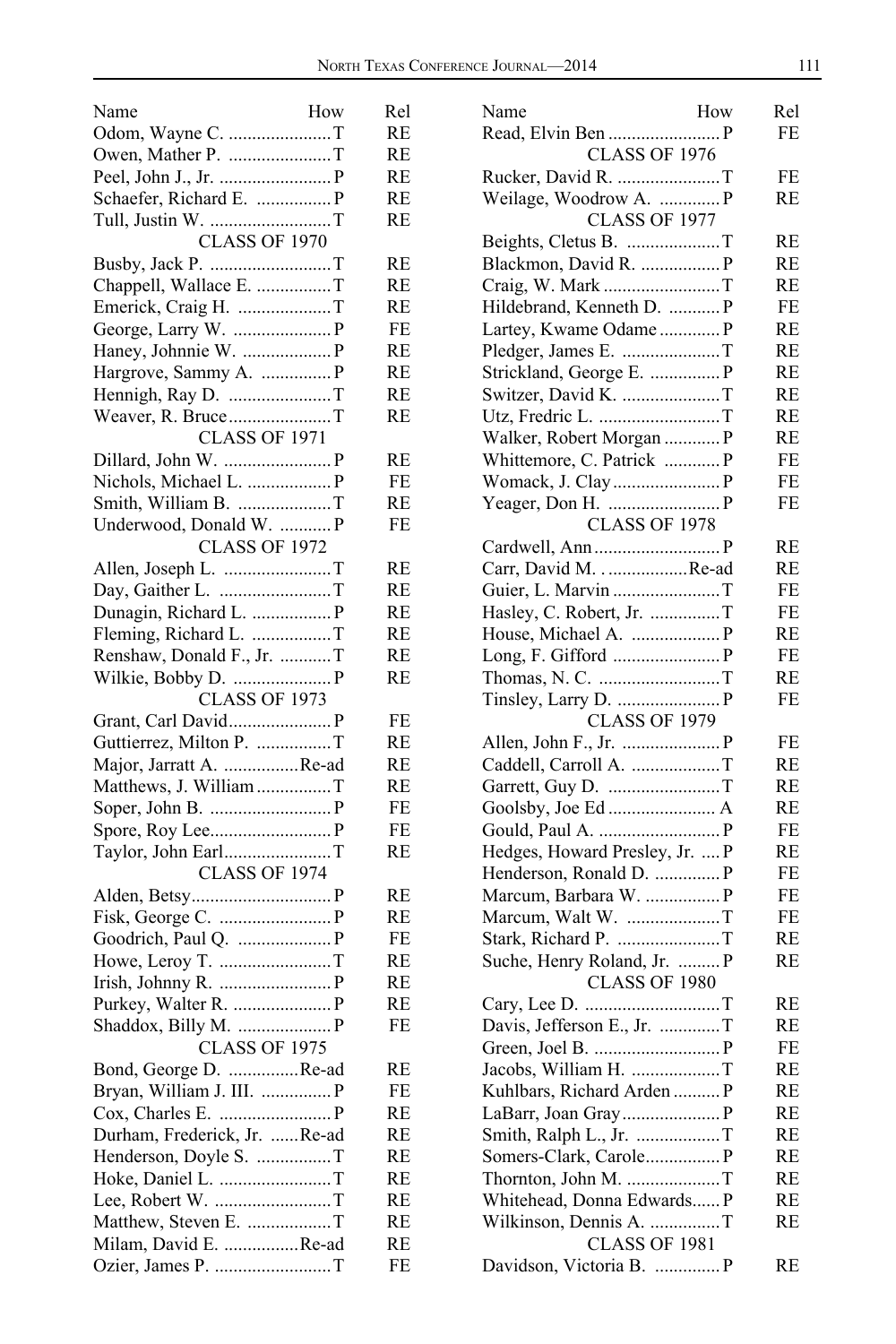| Name<br>How                | Rel |
|----------------------------|-----|
|                            | RE  |
|                            | RE  |
|                            | RE  |
|                            | FE  |
| Thornburg, John D.  P      | FE  |
| Wallace, Rodney C. T       | RE  |
| CLASS OF 1982              |     |
|                            | RE  |
| Bearden, Leighton H.  P    |     |
| Blanton, Georjean H.  P    | RE  |
| Boone, Keith P.  P         | FE  |
| McNeir, Marjorie E.  P     | RE  |
|                            | RE  |
|                            | FE  |
|                            | RE  |
|                            | RE  |
| CLASS OF 1983              |     |
| Bingman, Cathy Ann  P      | FE  |
|                            | RE  |
|                            | FE  |
|                            | RE  |
| CLASS OF 1984              |     |
| Carnahan, Charles R.  P    | FE  |
|                            | FE  |
| Dangerfield, Harold G.  P  | FE  |
| McKnight, Thomas R.  P     | FE  |
|                            |     |
| Moore, Mark T.  P          | FE  |
| Robertson, Stephen A.  P   | FE  |
| Turner, David Joe P        | FE  |
| Williams, Wallace A.  P    | FE  |
| CLASS OF 1985              |     |
| Beghtel-Mahle, Patsy D.  P | RE  |
|                            | RE  |
|                            | RE  |
|                            | FE  |
| Cajiuat, Eduardo T         | RE  |
|                            | FE  |
|                            | RE  |
|                            | RE  |
|                            | FE  |
| CLASS OF 1986              |     |
| Allen, Christopher L.  P   | FE  |
| Brundige, Mary Elizabeth P | RE  |
|                            | FE  |
|                            |     |
| McElvaney, William K. T    | RE  |
| McLemore, Timothy Ernest P | FE  |
| Oliphint, John Clayton  P  | FE  |
| CLASS OF 1987              |     |
|                            | FE  |
|                            | FE  |
|                            | FE  |
|                            | FE  |
| Woods, Roger L. T          | FE  |
|                            |     |

| Name                          | How<br>Rel |  |
|-------------------------------|------------|--|
| CLASS OF 1988                 |            |  |
| Bowden, James Bradley P       | FE         |  |
| Brand, John H. Re-ad          | RE         |  |
| McPherson, Brian Glenn P      | FE         |  |
| <b>CLASS OF 1989</b>          |            |  |
|                               | RE         |  |
|                               | FE         |  |
|                               | FE         |  |
|                               | FE         |  |
|                               | FE         |  |
|                               | <b>FE</b>  |  |
|                               | FE         |  |
| Middleton, Marsha Engle  P    | FE         |  |
|                               | FE         |  |
|                               | FE         |  |
| Stabile, Joseph B.  P         | FE         |  |
|                               | FE         |  |
| <b>CLASS OF 1990</b>          |            |  |
|                               |            |  |
| Goodwin, Walter James Jr.  P  | RE         |  |
| Holcombe, George R. T         | RE         |  |
| Holbrook, Virgie Cooper  P    | FE         |  |
| McLean-Davis, Kathleen  P     | FE         |  |
| Pierce, James Clifton  P      | FE         |  |
|                               | FE         |  |
| <b>CLASS OF 1991</b>          |            |  |
| Garrett, Jeffrey Dale P       | FE         |  |
| Holbert, Diana Brown P        | RE         |  |
|                               | RE         |  |
|                               | FE         |  |
|                               | FE         |  |
|                               | FE         |  |
| Waitschies, Thomas W.  P      | FE         |  |
| Wright, Harry, Jr. T          | FE         |  |
| <b>CLASS OF 1992</b>          |            |  |
|                               | RE         |  |
| Caraway, Melton Hayes, Jr.  P | FE         |  |
|                               | FE         |  |
| <b>CLASS OF 1993</b>          |            |  |
| Eckstein, Jon Michael  P      | FE         |  |
|                               | FE         |  |
|                               | FE         |  |
|                               | FE         |  |
| Hutchinson, Wm. B. T          | RE         |  |
| Laguardia, LevyT              | FE         |  |
| Robbins, Thomas Q. T          | RE         |  |
| <b>CLASS OF 1994</b>          |            |  |
|                               | FE         |  |
| Benson, Laura J. S. T         | FE         |  |
|                               | FE         |  |
| Dalton, Daniel Frank P        | RE         |  |
|                               | <b>RP</b>  |  |
|                               | FE         |  |
| Janovec, Leslie Dunklin P     | FE         |  |
|                               |            |  |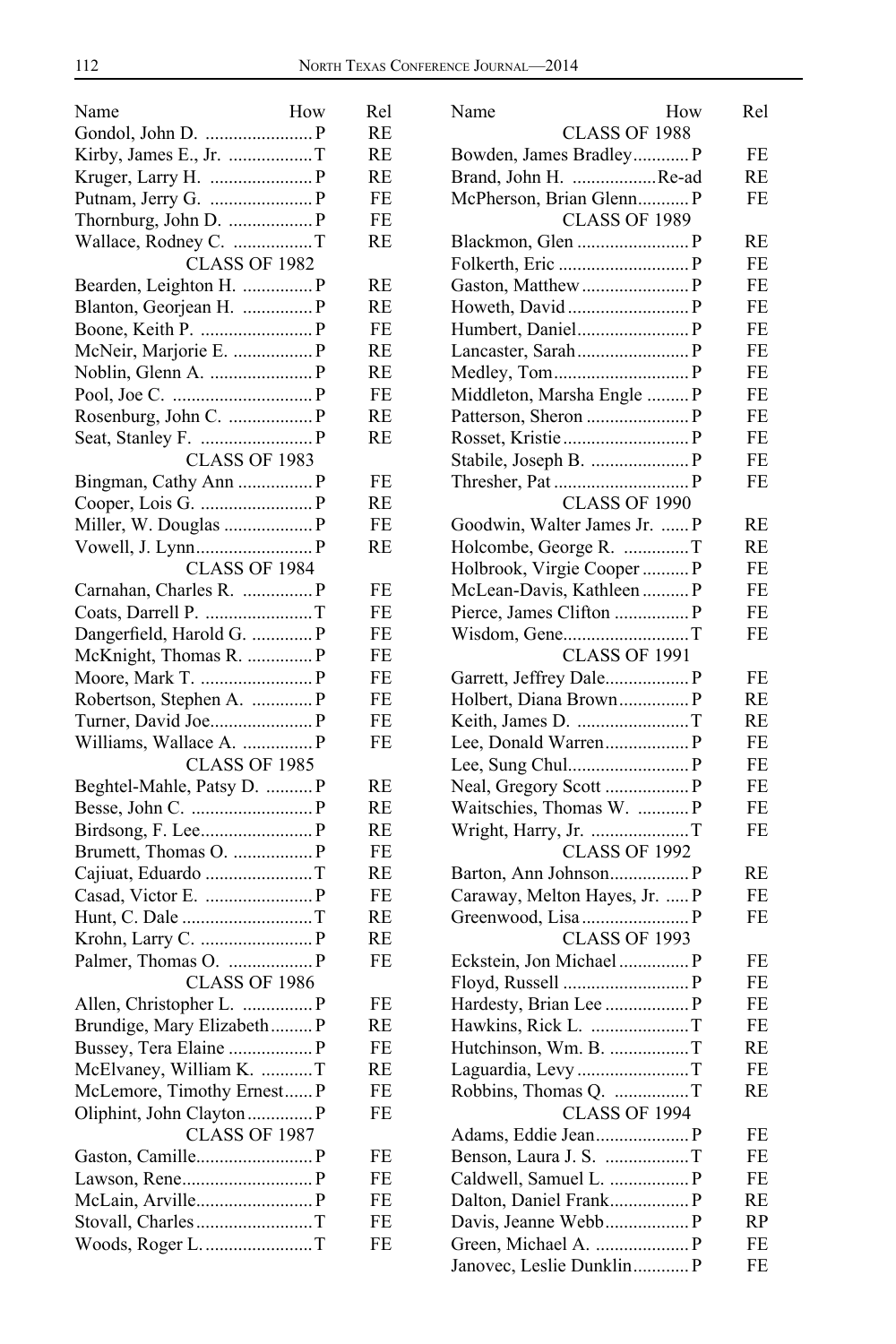| How<br>Name                   | Rel       |
|-------------------------------|-----------|
| Lovin, Robin W. T             | RE        |
| Miller, James Michael P       | RE        |
|                               | FE        |
|                               | RE        |
| Simmons, Jerry M. T           | <b>RE</b> |
| CLASS OF 1995                 |           |
| Bruff, Rebecca Frank  P       | FE        |
| Cupples, J. KeithT            | RE        |
| Dickson, Kenneth R.  P        | FE        |
|                               | FE        |
| Hamric, James Ken  P          | RP        |
| Hardaway, Sara J.  P          | FE        |
| LaBarr, William E.  P         | FE        |
|                               | RE        |
| Mason, Debra Hobbs  P         | FE        |
|                               | FE        |
|                               | RE        |
|                               | FE        |
| Spencer, Robert L., Jr.  P    | FE        |
|                               | FE        |
| <b>CLASS OF 1996</b>          |           |
| Bozell, Marilyn Annette P     | RA        |
| Jackson-Sears, Jill Ann  P    | FE        |
| Kay, John Frederick  P        | FE        |
|                               | FE        |
|                               | FE        |
| Snider, Allen Wesley  P       | FE        |
|                               | FE        |
| CLASS OF 1997                 |           |
|                               | FD        |
| Atkinson, Marilyn TR          | RD        |
| Biggerstaff, Josephine M.  TR | RD        |
| Bridger-Coffman, Bonnie  TR   | FD        |
| Craft-Chraska, Karen  TR      | FD        |
| Echols-Richter, William T     | FE        |
| Elledge, Bettye L. T          | RE        |
|                               | FE        |
| Johnson, Kathryn E.  TR       | RD        |
|                               | FE        |
|                               | FE        |
| Lazaroff, Van L.  P           | RE        |
|                               | RD        |
| Morrison, TimothyTR           | FD.       |
| Riggsby, Deborah A.  P        | FE        |
| Rothe, Laura TR               | FD        |
|                               | RD        |
|                               | FD        |
|                               | RD        |
| Whitgrove, Terri Leigh Hale P | FE        |
| Wilson, Phyllis C.  TR        | RD        |
| CLASS OF 1998                 |           |
| Campbell, Elwin N TR          | RA        |
| Copeland, Stanley T           | FE        |
|                               |           |

| Name<br>How                  | Rel       |
|------------------------------|-----------|
|                              | RE        |
| Crowell, Betty TR            | RD        |
| Hardesty-Crouch, Mary Eliz P | FE        |
|                              | FE        |
|                              | FE        |
| Meyer, Douglas A.  TR        | FD        |
| Reedy, Judith Anderson  P    | FE        |
| Soper, Martha Anne  P        | FE        |
| Weber, David Barry  P        | FE        |
|                              | RD        |
| <b>CLASS OF 1999</b>         |           |
|                              | FE        |
|                              | RE        |
| Clark, Alan W.  TR           | FD        |
|                              | FE        |
| Grable, Patricia L.  TR      | FD        |
|                              | RE        |
|                              | FD        |
|                              | FE        |
| Ransdell, Kathryn Self P     | FE        |
|                              | FE        |
| Zink, Linn Caraway T         | RE        |
| CLASS OF 2000                |           |
| Ahn, Kyu ChinT               | FE        |
| Bristow, April Johnson  P    | FE        |
|                              | FD        |
|                              | FE        |
| Gaskill, Holly M.  P         | FE        |
|                              | FE        |
| Lake, Sheri Hollingsworth P  | FD        |
| McLarty, John Philip  P      | FE        |
|                              | FE        |
|                              | FE        |
| Odom, Jr. Elzie O.  P        | FE        |
| Price, Robert T              | FE<br>FE  |
| VanGiesen, Duane T           | RE        |
| CLASS OF 2001                |           |
|                              | FD        |
| Cobb, Jennifer Griffith P    | FE        |
|                              | <b>RE</b> |
|                              | FE        |
|                              | FE        |
|                              | FE        |
| Hildebrand, Christina P      | FD        |
| Holcomb-McLain, Scott T      | FE        |
|                              | RE        |
| <b>CLASS OF 2002</b>         |           |
|                              | FD        |
| Bryan, Susan Burrows  TR     | FD        |
| Chapman, Deborah Ann TR      | FD        |
|                              | FE        |
| Drenner, Frank T             | FE        |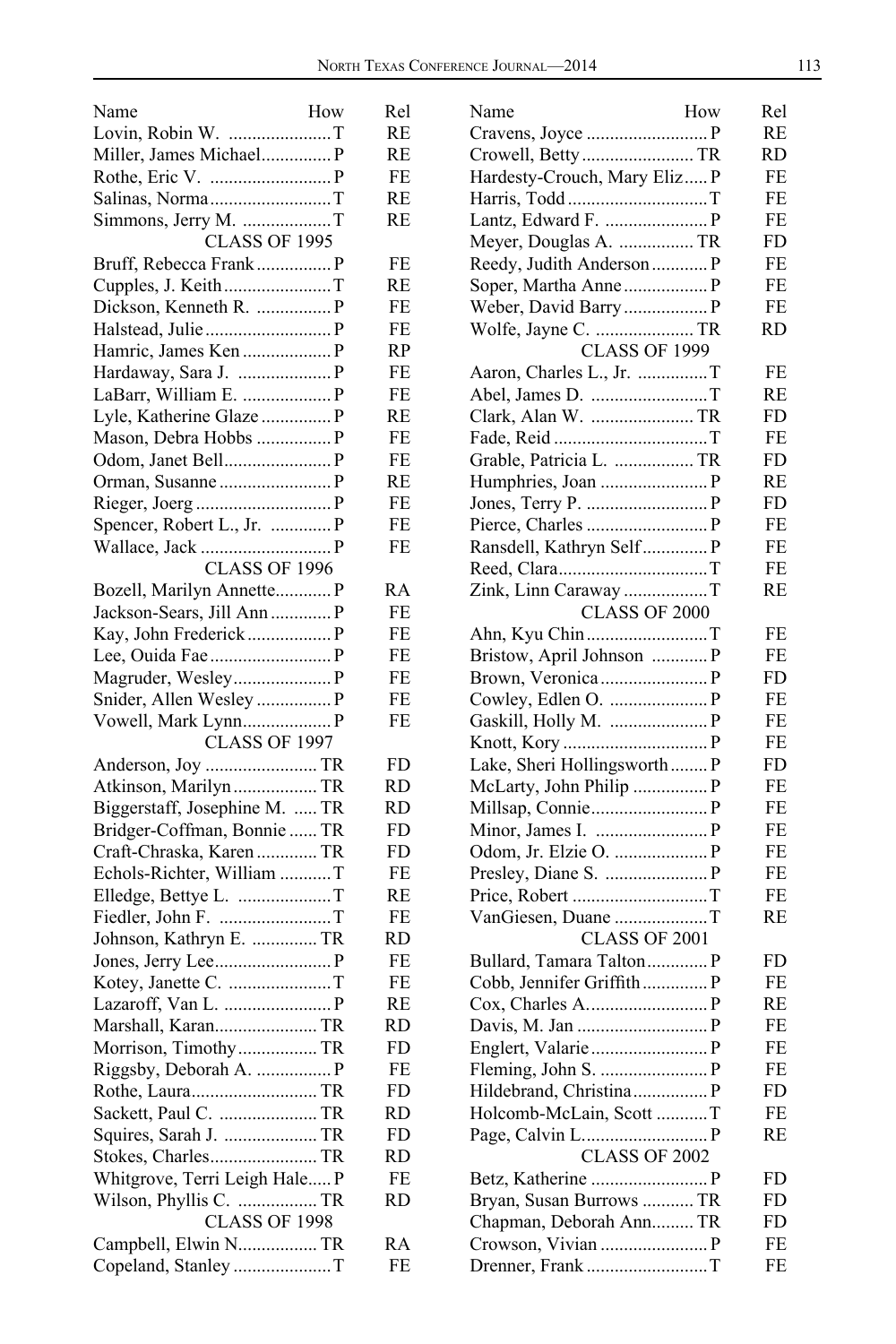| Name                     | How | Rel      |
|--------------------------|-----|----------|
| Edwards, Barbara TR      |     | RD       |
|                          |     | FE       |
| Greene, Michael P        |     | FD       |
|                          |     | RE       |
| King, Russell H.  TR     |     | FD       |
|                          |     | FE       |
|                          |     | FE       |
|                          |     | RE       |
| Loveman, TraciT          |     | FE       |
| Lyford, NickiTR          |     | FD       |
| Millican, EdwardT        |     | RE       |
| Myre, Martha T           |     | FE       |
| Park, Kwang Bae T        |     | FE       |
|                          |     | FE       |
| Schoolcraft, Chris  P    |     | FE       |
|                          |     | FE       |
|                          |     | FE       |
| Strempke, Kathryn T      |     | FE       |
| Strempke, Kevin T        |     | FE       |
| Stephens, Leslie  TR     |     | RD       |
|                          |     | FE       |
| Woods, Natalie TR        |     | RD       |
| Yoes, Rita M. T          |     | RD       |
| CLASS OF 2003            |     |          |
|                          |     | FE       |
|                          |     | FE       |
|                          |     | FE       |
|                          |     | FE       |
|                          |     | FD       |
|                          |     | FE       |
|                          |     | FE       |
| Roby, Linda Smith P      |     | FD       |
|                          |     | FD       |
|                          |     | FD       |
|                          |     | RE       |
| Wilson, J. RichardT      |     | RD       |
|                          |     | FE       |
| <b>CLASS OF 2004</b>     |     |          |
|                          |     | FE       |
|                          |     | FE<br>FE |
|                          |     | FE       |
|                          |     | FE       |
| Greanead, Veronica L.  P |     | FE       |
| Hamrick, ShannonT        |     | FD       |
| Hosemann-Butler, Anna  P |     | FE       |
| Hudspeth, TomT           |     | FE       |
| Na, Jung Yong T          |     | RE       |
|                          |     | FD       |
| Sobczak, Stephen T       |     | FD       |
| Stobaugh, Joseph P.  P   |     | FD       |
| CLASS OF 2005            |     |          |
| Bosworth, Brian Glenn  P |     | FE       |
|                          |     |          |

| Name                         | How | Rel |
|------------------------------|-----|-----|
|                              |     | FE  |
| Graham, F. DuncanT           |     | RE  |
|                              |     | FE  |
| Moore, Terry AnnT            |     | FE  |
|                              |     | FE  |
|                              |     | FD  |
| Rahm, Frank Edward  P        |     | FE  |
| Smith, Jodi Sellars  P       |     | FE  |
| Talbert, Elizabeth Kay  P    |     | FE  |
| Thomas, Christine Mary  P    |     | RE  |
| Willett, Ann Girlinghouse P  |     | FE  |
| <b>CLASS OF 2006</b>         |     |     |
| Blaylock, Lisa Marshall P    |     | FE  |
|                              |     | FE  |
| Herrscher, Leslie A.  P      |     | FE  |
|                              |     | FE  |
|                              |     | FE  |
|                              |     | FE  |
|                              |     | FD  |
|                              |     | FE  |
|                              |     | FE  |
| Noll, CarolineT              |     | FD  |
|                              |     | FE  |
|                              |     | FE  |
|                              |     | FE  |
|                              |     | FE  |
| CLASS OF 2007                |     |     |
|                              |     | FE  |
| Butts, Walter Ray, Jr.  P    |     | FE  |
| DeStefano, Nancy Morrison  P |     | FE  |
| Dowd, James Christopher  P   |     | FE  |
|                              |     | FE  |
| Grogan, Rebecca Ann  P       |     | FE  |
| Hill, Marjorie Bishir.  P    |     | FD  |
|                              |     | FE  |
| Kellner, Elizabeth Mary P    |     | FE  |
| Langdon, Michael R.  P       |     | PЕ  |
| Mitchell, Marie  P           |     | FE  |
|                              |     | FE  |
|                              |     | FE  |
|                              |     | FE  |
|                              |     | FE  |
|                              |     | FE  |
| CLASS OF 2008                |     |     |
|                              |     | PD  |
|                              |     | FE  |
| Crawford, Annelda P          |     | FE  |
|                              |     | FЕ  |
|                              |     | FЕ  |
|                              |     | FЕ  |
|                              |     | FЕ  |
|                              |     | FE  |
|                              |     | FE  |
|                              |     |     |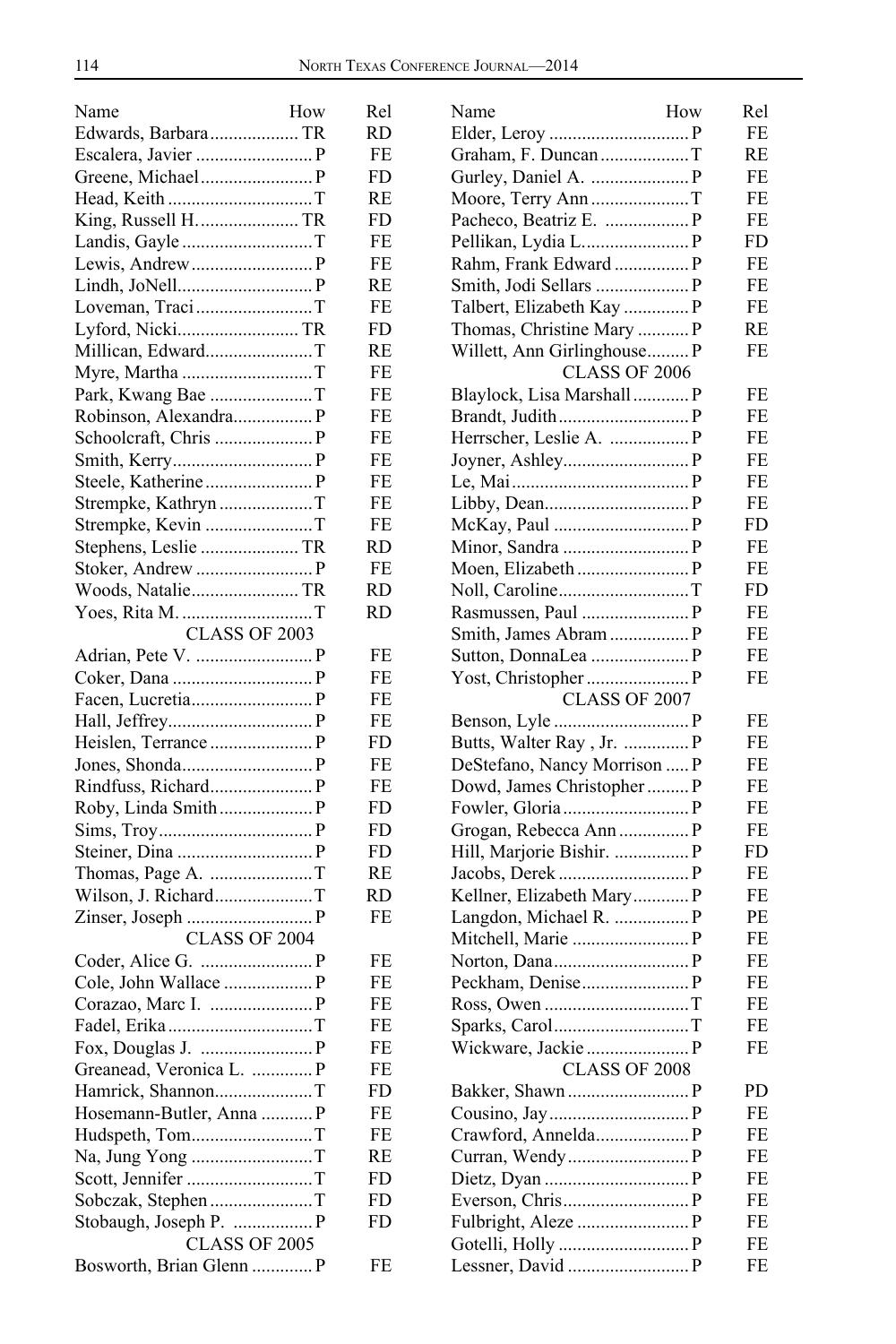| How<br>Name                              | Rel      |
|------------------------------------------|----------|
| McKenzie, Alyce MT                       | FE       |
|                                          | FE       |
| Stamm, Mark WT                           | FE       |
| <b>CLASS OF 2009</b>                     |          |
|                                          | FE       |
|                                          | FD.      |
| Goforth, Abril  P                        | FE       |
|                                          | PE       |
|                                          | FE       |
| LaBella-Foster, Elizabeth  P             | FE       |
|                                          | PЕ       |
|                                          | FD       |
|                                          | PЕ       |
|                                          | FE       |
| Murphy, Cheryl P                         | FE       |
|                                          | FD       |
|                                          | FE       |
|                                          | FE       |
| Weaver, Preston  P                       | FE       |
| Whitfield, RodneyT                       | FE       |
| Wright, Jessica  P                       | FE       |
| <b>CLASS OF 2010</b>                     |          |
| Baughman, Rachel T                       | FD       |
| Booker, R. JeremiahT                     | FE       |
| Cavalier, JanetT                         | FD       |
| DeBlance, Kay Lynne P                    | FD       |
|                                          | FE       |
| Greene, Jimmy Decee  P                   | FE       |
| Hatch, Melissa Dawn P                    | FE       |
|                                          |          |
|                                          | FE<br>FD |
| Macpherson, Julie Mielke P               | FE       |
|                                          | FE       |
| Miriti, Mary Neurubi  P                  |          |
|                                          | PЕ       |
| O'Connor, Sharon Clepper  P              | FE       |
|                                          | FD<br>FE |
| Rankin, Steven T<br><b>CLASS OF 2011</b> |          |
|                                          |          |
| Alegria, Frank T                         | FE       |
|                                          | FE       |
|                                          | FD       |
|                                          | FD       |
| Moseley, Elizabeth P                     | FD       |
| Roberts, John AndrewT                    | FE       |
| Walker, Rebecca  P                       | FD.      |
| <b>CLASS OF 2012</b>                     |          |
|                                          | PЕ       |
|                                          | PЕ       |
|                                          | PЕ       |
|                                          | RE       |
| Masters, S. Dianna T                     | FE       |
|                                          | FE       |
| Millard, Mona  P                         | PE       |

| Name                      | How | Rel       |
|---------------------------|-----|-----------|
|                           |     | FE        |
| Moore, Michael P          |     | <b>PE</b> |
| Qazilbash, JamesPaul P    |     | FD        |
|                           |     | PD.       |
|                           |     | FE        |
| CLASS OF 2013             |     |           |
|                           |     | PE        |
| Allen, James David  P     |     | PE        |
| Boone, Mitchell Payne P   |     | PE        |
| Eason, William W.  P      |     | PE        |
|                           |     | PE        |
|                           |     | PE        |
| Landis, Zachary Brian P   |     | PE        |
| Marks, Timothy E.  P      |     | <b>PE</b> |
| Montgomery, Carol P       |     | PE        |
| Spore, Adam Lee  P        |     | PE        |
|                           |     | PE        |
| Womack, Marcus Graham  P  |     | PE        |
|                           |     | PE        |
| CLASS OF 2014             |     |           |
|                           |     | PE        |
|                           |     | PE        |
| Echols-Richter, Laura  TR |     | AM        |
| Forrest, David AndrewT    |     | FE        |
|                           |     | PD        |
| Hancock, Justin T         |     | FD.       |
|                           |     | PE        |
|                           |     | FE        |
| Martinez, Steven  P       |     | PE        |
| Miller, Justin August P   |     | <b>PE</b> |
| Morrison, Jenna Nicole P  |     | PE        |
|                           |     | FE        |
|                           |     | PE        |
| Tayengo, AlbanoT          |     | FE        |
|                           |     | FF.       |
| Thompson, Blair T         |     | FE        |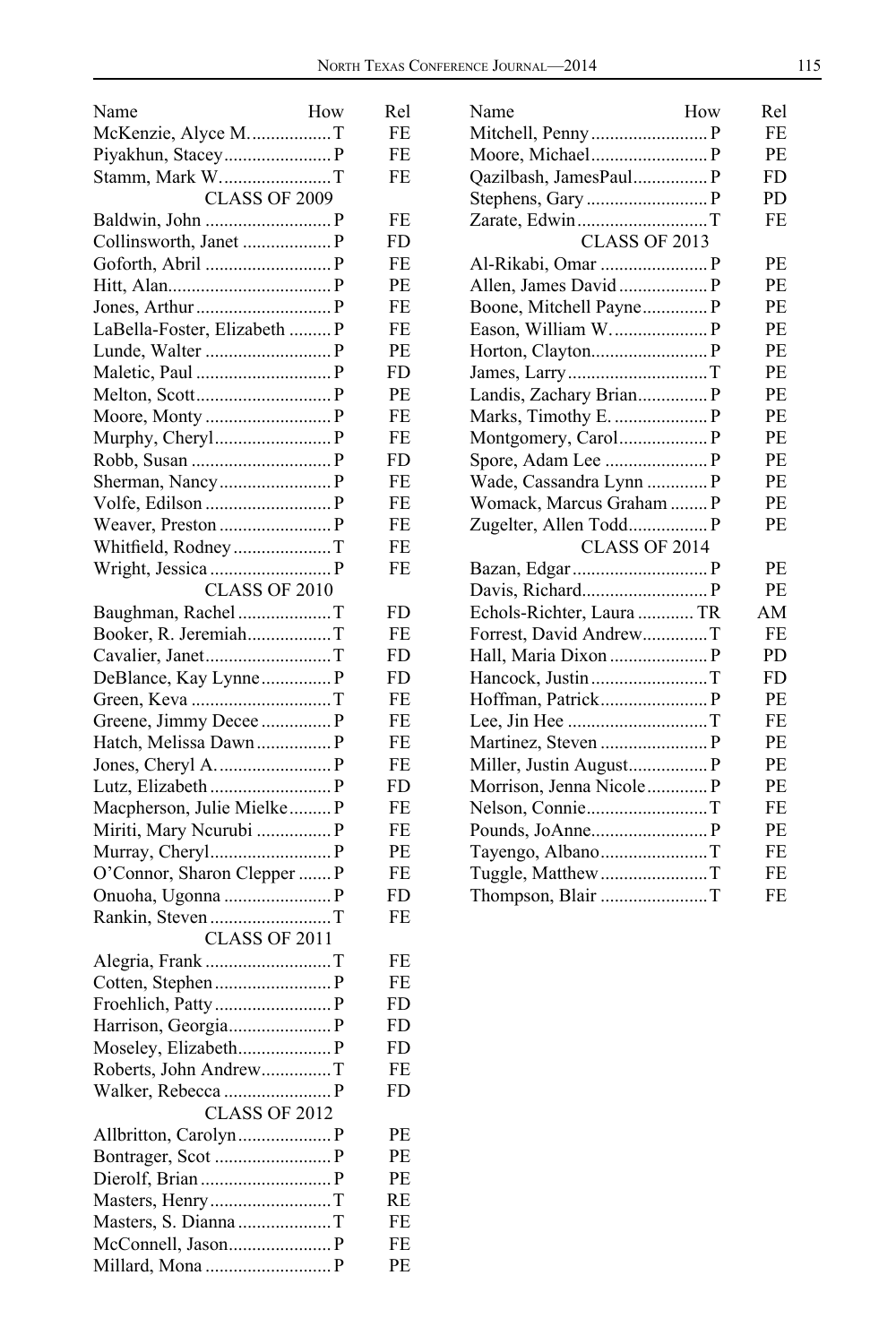## **VI. DIACONAL MINISTERS' SERVICE RECORD STATISTICS**

Abbreviations: C= Consecrated; EL=Extended Leave; FD=Full Member Deacon; Lv/Ab=Leave of Absence; (R)=Retired; RFD=Retired Full Deacon; CI=Central Indiana; CT=Central Texas; NI=Northern Illinois; NM=New Mexico; NT=North Texas; SC=South Carolina; SWT=Southwest Texas; TX=Texas; \*=Total Diaconal Years; \*\*see footnote below

| <b>NAME</b>             | <b>PRESENT</b><br><b>RELATION</b> | <b>CONF</b> | CONSECRATED | YRS. OF<br><b>SERVICE</b> |
|-------------------------|-----------------------------------|-------------|-------------|---------------------------|
| Anderson, Joy           | FD.                               | NT          | 1971        | $26*$                     |
| Ashley, Grace           | R(2005)                           | NT          | 1986        | $20*$                     |
| Atkinson, Marilyn       | RFD (1999)                        | NT          | 1978        | $19*$                     |
| Bach, Jane E.           | R (1991)                          | NT          | 1977        | $14*$                     |
| Baker, Philip Eldridge  | R (1994)                          | NT          | 1977        | $34*$                     |
| Benton, Don             | C                                 | NT          | 1995        | $7*$                      |
| Biggerstaff, Josephine  | RFD (2005)                        | $\rm{NT}$   | 1979        | $18*$                     |
| Bridger-Coffman, Bonnie | <b>FD</b>                         | NT          | 1988        | $9*$                      |
| Bryan, Susan            | FD                                | NT          | 1999        | $3*$                      |
| Chapman, Debbie         | <b>FD</b>                         | NT          | 1999        | $3*$                      |
| Clark, Alan W.          | <b>FD</b>                         | <b>TX</b>   | 1992        | $5*$                      |
| Craft-Chraska, Karen    | <b>FD</b>                         | NT          | 1994        | $3*$                      |
| Crowell, Betty          | RD (2012)                         | NT          | 1994        | $4*$                      |
| Davidson, Ray           | R (1992)                          | NT          | 1977        | $15*$                     |
| Edwards, Barbara        | RFD (2004)                        | NT          | 1979        | $23*$                     |
| Evans, Patricia M.      | R (1999)                          | ${\rm SC}$  | 1980        | $20*$                     |
| Grable, Patricia        | FD                                | NT          | 1996        | $3*$                      |
| Hardaway, Royce         | R (1994)                          | NT          | 1971        | $23*$                     |
| Hitt, Alan              | FD                                | NT          | 1997        | $5*$                      |
| Johnson, Kathryn        | RD (2011)                         | NT          | 1989        | 9*                        |
| King, Russell           | <b>FD</b>                         | $\rm{NT}$   | 1999        | $3*$                      |
| Love, Ann               | R(2002)                           | NT          | 1992        | 8*                        |
| Lyford, Nicki           | <b>FD</b>                         | NT          | 1999        | $3*$                      |
| Manning, Doris          | R (2004)                          | <b>CT</b>   | 1977        | $27*$                     |
| Marshall, Karan Ann     | RFD (2011)                        | NT          | 1987        | $10*$                     |
| Meyer, Douglas          | <b>FD</b>                         | NT          | 1995        | $3*$                      |
| Morrison, Timothy       | <b>FD</b>                         | NT          | 1990        | $7*$                      |
| Peyron, Opal            | R (1991)                          | NT          | 1977        | $14*$                     |
| Robinson, Margaret      | R (1997)                          | <b>NM</b>   | 1977        | $20*$                     |
| Rothe, Laura            | <b>FD</b>                         | $\rm{NT}$   | 1993        | $4*$                      |
| Sackett, Paul           | RFD (2002)                        | NT          | 1978        | $19*$                     |
| Sills, Lillian Seymour  | R (1990)                          | NT          | 1963        | $27*$                     |
| Squires, Sarah          | FD                                | NT          | 1991        | $6*$                      |
| Stephens, Leslie        | RFD (2007)                        | NT          | 1999        | $3*$                      |
| Stokes, Charles         | RFD (2006)                        | $\rm{NT}$   | 1979        | 18*                       |
| Ward, Elaine M.         | R (1987)                          | NT          | 1979        | 8*                        |
| Wiksten, Janet Hines    | R (1995)                          | NT          | 1979        | $16*$                     |
| Wilson, J. Richard      | RFD (2011)                        | <b>SWTX</b> | 1977        | $20*$                     |
| Wilson, Phyllis         | RFD (2008)                        | NT          | 1990        | $7*$                      |